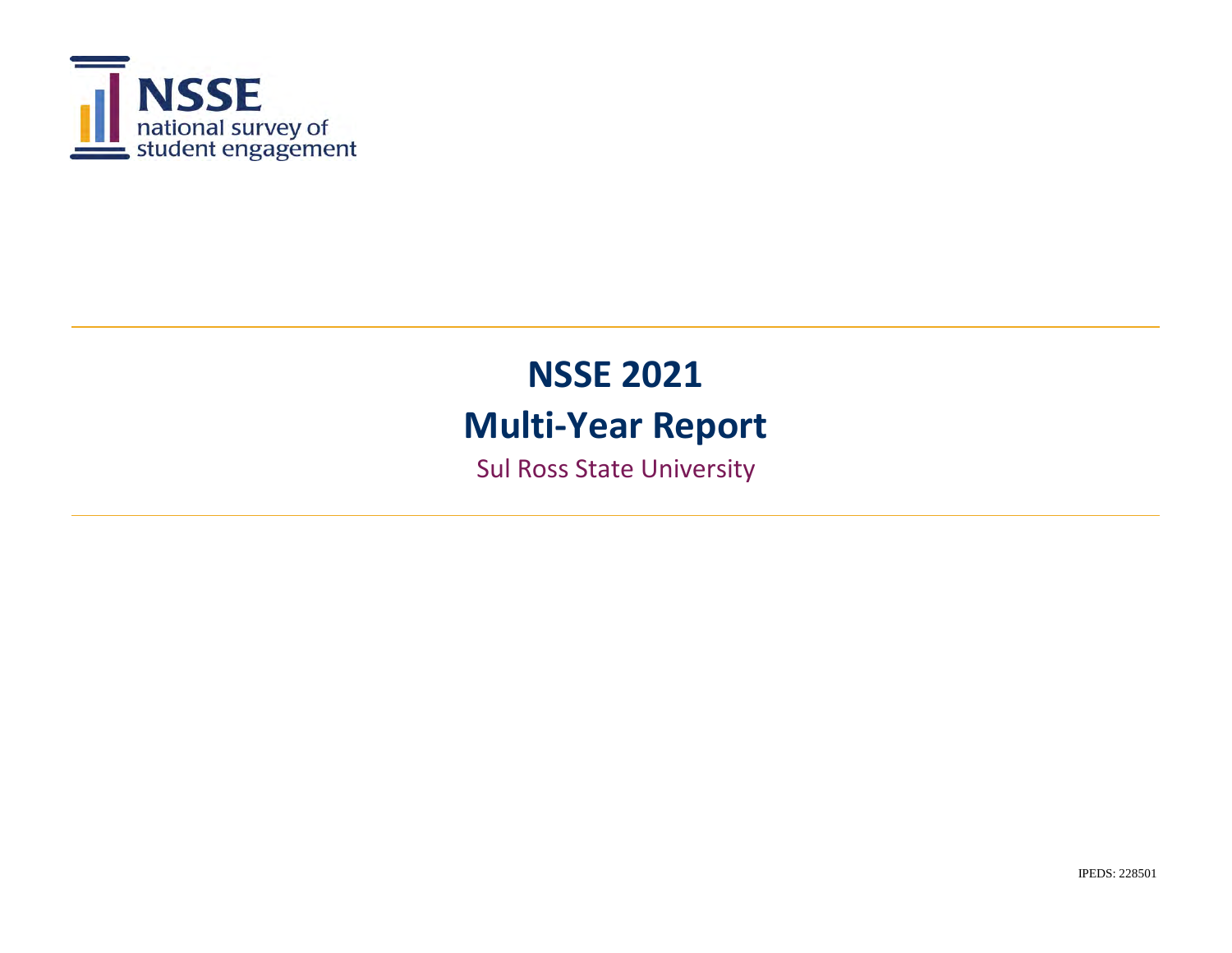

**About This Report**

#### **About Your Multi‐Year Report**

For institutions participating in multiple NSSE administrations since 2013, the year of the last survey update, this report presents year-to-year results for Engagement Indicators (EIs), High-Impact Practices (HIPs), and key academic challenge items to illustrate patterns of change or stability. It also provides details such as numbers of respondents, standard deviations, and standard errors so that statistical tests can be calculated.

For more information and recommendations for analyzing NSSE data over time, view our webinar entitled *Recommendations for Using Multiple Years of NSSE Data:* **http://go.iu.edu/2R1r**

This report contains three main parts: (a) a page that provides a quick reference to important information about each year's administration, (b) multi-year figures, and (c) detailed statistics. Key terms and features are illustrated below.

#### **Report sections**

| Administration Summaries (p. 3)       | A summary of respondent counts, response rates, sampling errors, and administration details for each participation year.                                                                                                                                                                                                                                       |
|---------------------------------------|----------------------------------------------------------------------------------------------------------------------------------------------------------------------------------------------------------------------------------------------------------------------------------------------------------------------------------------------------------------|
| Engagement Results by Theme (pp. 4-7) | Results for ten EIs and selected individual survey items are displayed, organized under four broad themes. The Academic<br>Challenge theme is represented by four EIs as well as several individual items. The three remaining engagement themes (Learning<br>with Peers, Experiences with Faculty, and Campus Environment) are each represented by two EIs.   |
| High-Impact Practices (pp. 8-9)       | Results for six HIPs are displayed. First-year student results indicate students who participated in service-learning, a learning<br>community, and research with faculty, and who <i>planned to do</i> an internship or field experience, study abroad, and a culminating<br>senior experience. Senior results indicate students who participated in all six. |
| Detailed Statistics (pp. 10-13)       | Displays detailed information for results including counts, standard errors, and confidence intervals (CIs) for each measure.                                                                                                                                                                                                                                  |

#### **Interpreting year‐to‐year results**

When examining year-to-year results, you may wonder whether observed differences signify meaningful change and whether a trend is indicated. Figures display CIs around each score showing the range of values that is estimated to contain the population score 95% of the time. Upper and lower CI bounds are also reported in the Detailed Statistics section.

#### **For further investigation**

The Report Builder, updated with current data in the fall, allows for multi-year analysis of Engagement Indicators and individual items (including HIPs). It also affords the analysis of results by subpopulation.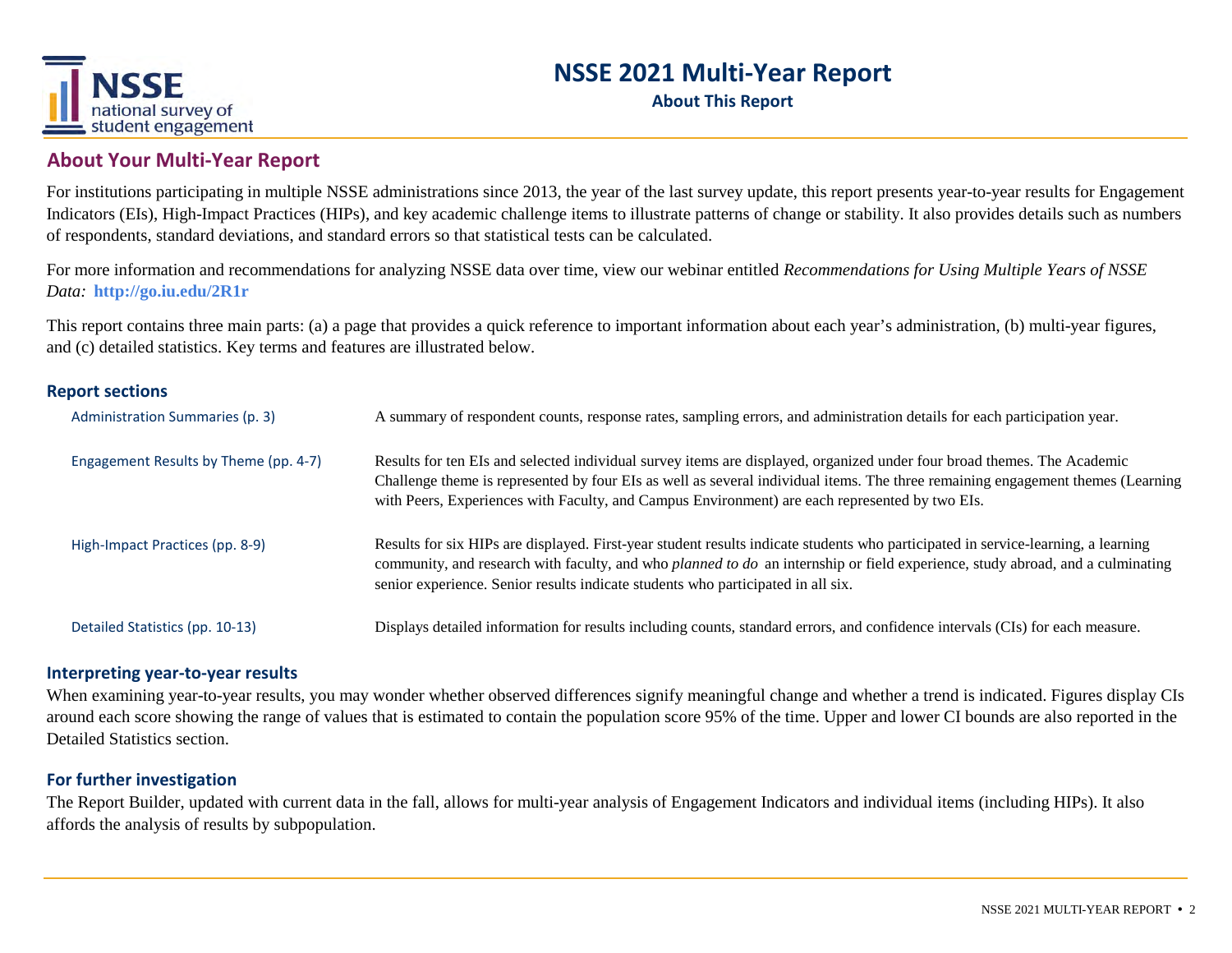

### **Administration Summaries Sul Ross State University**

The precision of an institution's population estimates can vary between administrations. An important early step in conducting a multi-year analysis is to review data quality. The values in the tables below were drawn from your *Administration Summary* reports.

#### **Response Details by Participation Year**

|      |                            |                             | <b>First-year students</b>               |                     |                        | <b>Seniors</b>             |                             |                                   |                     |                        |  |  |  |  |  |
|------|----------------------------|-----------------------------|------------------------------------------|---------------------|------------------------|----------------------------|-----------------------------|-----------------------------------|---------------------|------------------------|--|--|--|--|--|
| Year | Response rate <sup>a</sup> | Sampling error <sup>b</sup> | <b>Total</b><br>respondents <sup>c</sup> | Full<br>completions | Partial<br>completions | Response rate <sup>®</sup> | Sampling error <sup>b</sup> | Total<br>respondents <sup>c</sup> | Full<br>completions | Partial<br>completions |  |  |  |  |  |
| 2013 |                            |                             |                                          |                     |                        |                            |                             |                                   |                     |                        |  |  |  |  |  |
| 2014 |                            |                             |                                          |                     |                        |                            |                             |                                   |                     |                        |  |  |  |  |  |
| 2015 |                            |                             |                                          |                     |                        |                            |                             |                                   |                     |                        |  |  |  |  |  |
| 2016 | 9%                         | $+/- 14.6%$                 | 41                                       | 33                  | 8                      | 22%                        | $+/- 14.3%$                 | 37                                | 33                  | 4                      |  |  |  |  |  |
| 2017 | 17%                        | $+/- 8.1%$                  | 120                                      | 108                 | 12                     | 24%                        | $+/- 7.7%$                  | 124                               | 110                 | 14                     |  |  |  |  |  |
| 2018 | 18%                        | $+/- 8.3%$                  | 116                                      | 99                  | 17                     | 25%                        | $+/- 6.4%$                  | 176                               | 151                 | 25                     |  |  |  |  |  |
| 2019 | 15%                        | +/-9.7%                     | 88                                       | 76                  | 12                     | 16%                        | $+/-9.1%$                   | 97                                | 89                  | 8                      |  |  |  |  |  |
| 2020 | 23%                        | $+/-8.4%$                   | 106                                      | 85                  | 21                     | 19%                        | $+/- 7.6%$                  | 134                               | 110                 | 24                     |  |  |  |  |  |
| 2021 | 25%                        | $+/- 10.7%$                 | 63                                       | 47                  | 16                     | 26%                        | $+/- 7.5%$                  | 127                               | 107                 | 20                     |  |  |  |  |  |

#### **Administration Details by Participation Year**

|      |             | ____        |            |                                 |                         |              |             |
|------|-------------|-------------|------------|---------------------------------|-------------------------|--------------|-------------|
|      | Recruitment |             | Incentives |                                 | <b>Report Sample</b>    |              |             |
| Year | method      | Sample type | offered    | <b>Additional question sets</b> | identified <sup>a</sup> | <b>BCSSE</b> | <b>FSSE</b> |
| 2013 |             |             |            |                                 |                         |              |             |
| 2014 |             |             |            |                                 |                         |              |             |
| 2015 |             |             |            |                                 |                         |              |             |
| 2016 | Email       | Census      | No         | Civic Engagement                | No                      | No           | No          |
|      | $   -$      | ___         |            |                                 |                         |              |             |

| 2017 | Email | Census | Yes | None                                 | No | No | No |
|------|-------|--------|-----|--------------------------------------|----|----|----|
| 2018 | Email | Census | Yes | <b>Writing Experiences</b>           | No | No | No |
| 2019 | Email | Census | Yes | None                                 | No | No | No |
| 2020 | Email | Census | Yes | Inclusiv & Cult Div                  | No | No | No |
| 2021 | Email | Census | No  | Inclusiv & Cult Div, Online Learning | No | No | No |
|      |       |        |     |                                      |    |    |    |

Note: All of your institution's participation years since 2013 (the first year of the updated NSSE) are reported. Years in which your institution did not participate are blank.

a. Response rates (number of respondents divided by sample size) are adjusted for ineligibility, nondeliverable addresses, and students who were unavailable during the survey administration.

b. Sampling error gauges the precision of results based on a sample survey. It is an estimate (at the 95% confidence level) of how much survey item percentages for your respondents could differ from those of the entire population of students at your institution. While data with larger sampling errors (such as +/-10%) need not be dismissed out of hand, such results should be interpreted more conservatively.

c. Count used to calculate response rates and sampling errors for each *Administration Summary* report. Includes all census-administered and randomly sampled students, regardless of "Report Sample" designation.

d. Starting in 2017, institutions had the option to flag a subset of students for exclusion from reports. Refer to your *Administration Summary* reports.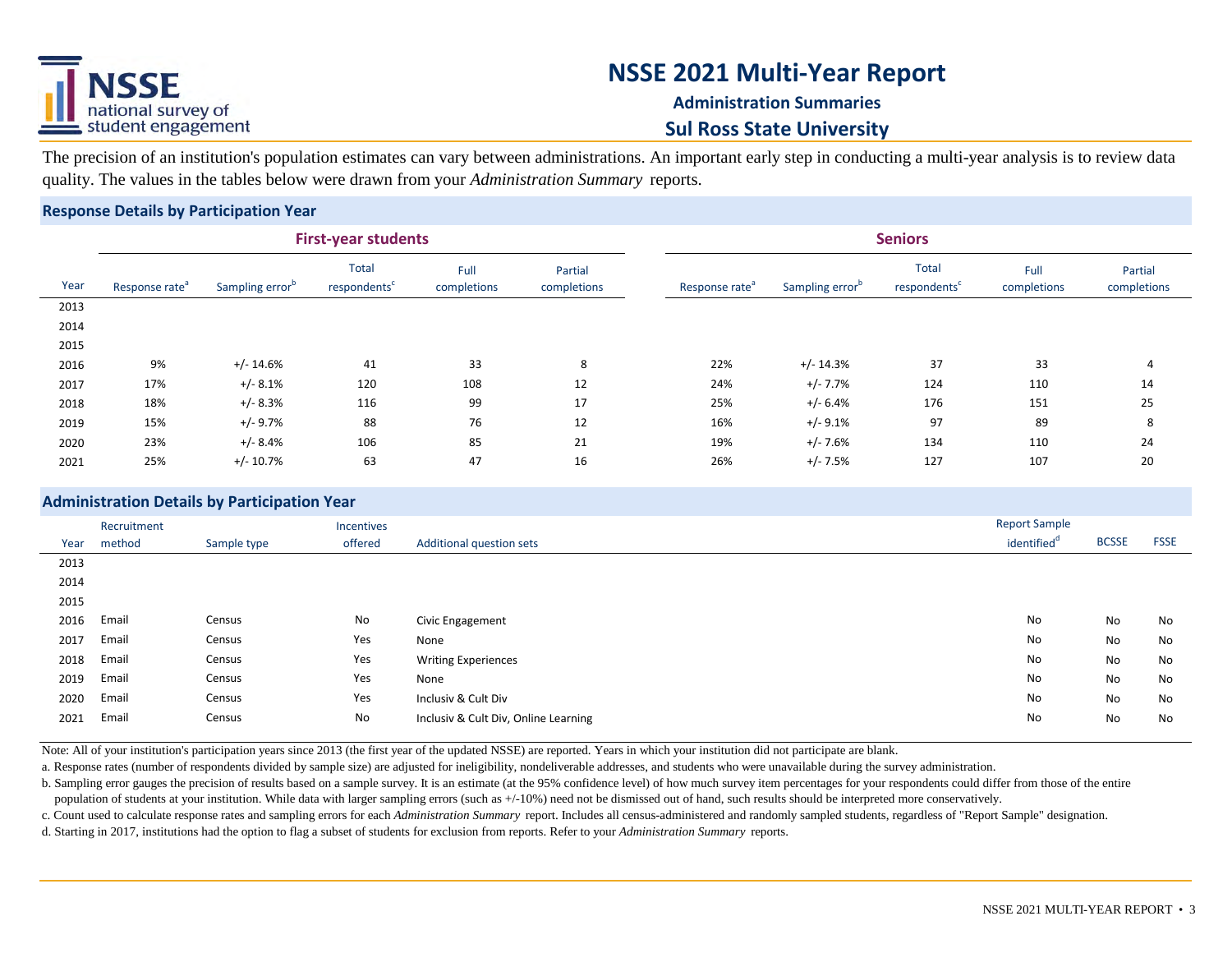

### **Engagement Results by Theme**

#### **Sul Ross State University**

Engagement Indicators (EIs) represent the average student responses to a set of related survey questions. The Academic Challenge theme contains four EIs as well as several important individual items. See pages 10-12 for detailed statistics. For more information, including the items that make up each EI, refer to your *Engagement Indicators* report.



a. Values for Course Reading and Assigned Writing are estimates calculated from two or more survey questions.

b. Extent to which courses challenged students to do their best work  $(1 = "Not at all" to 7 = "Very much").$ 

c. How much students said the institution emphasizes spending significant time studying and on academic work  $(1 = "Verv]$  ittle,"  $2 = "Some," 3 = "Ouite a bit," and 4 = "Verv! much"$ .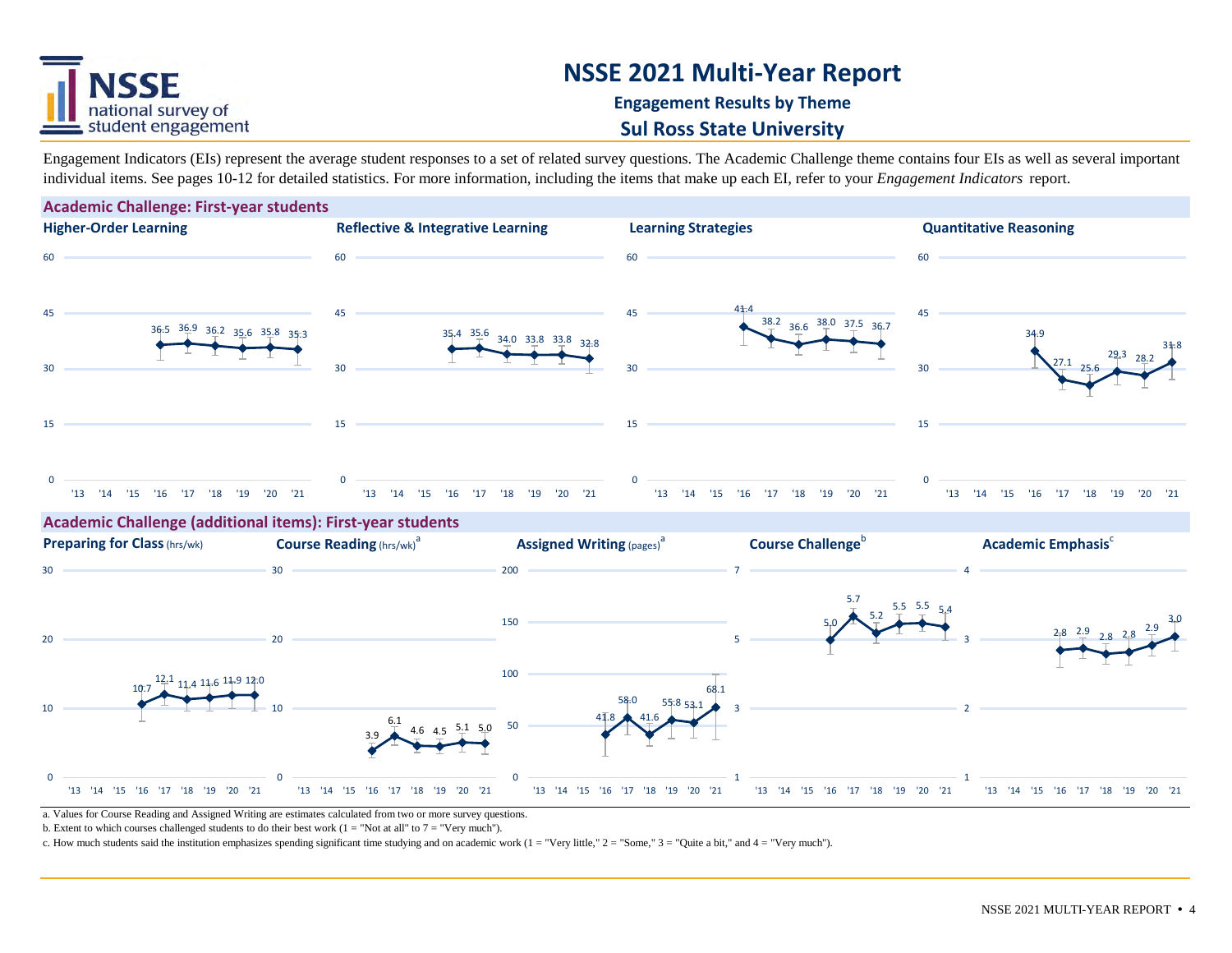

### **Engagement Results by Theme**

#### **Sul Ross State University**

Engagement Indicators (EIs) represent the average student responses to a set of related survey questions. The Academic Challenge theme contains four EIs as well as several important individual items. See pages 10-12 for detailed statistics. For more information, including the items that make up each EI, refer to your *Engagement Indicators* report.



a. Values for Course Reading and Assigned Writing are estimates calculated from two or more survey questions.

b. Extent to which courses challenged students to do their best work  $(1 = "Not at all" to 7 = "Very much").$ 

c. How much students said the institution emphasizes spending significant time studying and on academic work  $(1 = "Very little," 2 = "Some," 3 = "Ouite a bit," and 4 = "Very much").$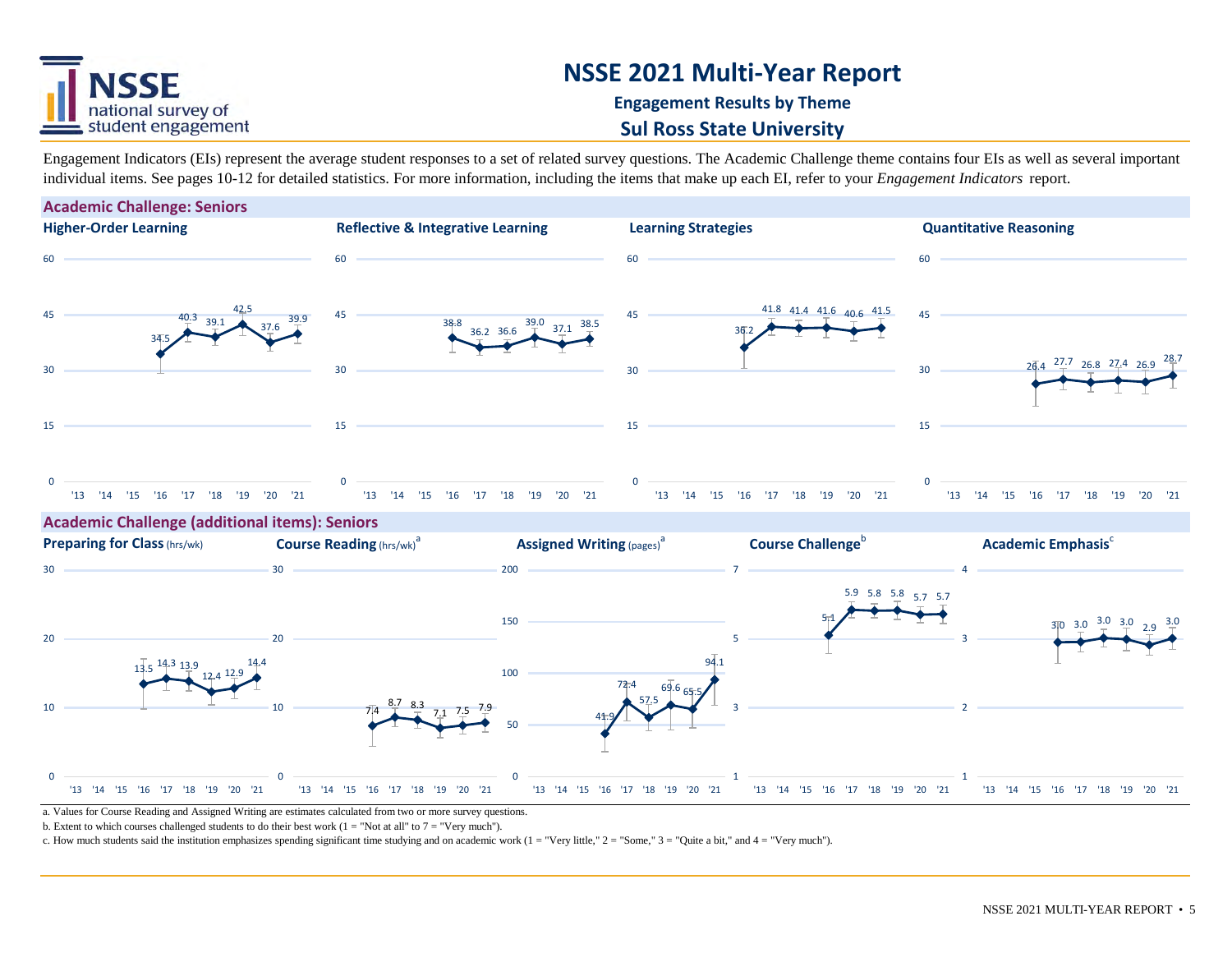

#### **Engagement Results by Theme**

#### **Sul Ross State University**

Engagement Indicators (EIs) represent the average student responses to a set of related survey questions. Each theme below is represented by two EIs. See pages 10-12 for detailed statistics. For more information, including the items that make up each EI, refer to your *Engagement Indicators* report.

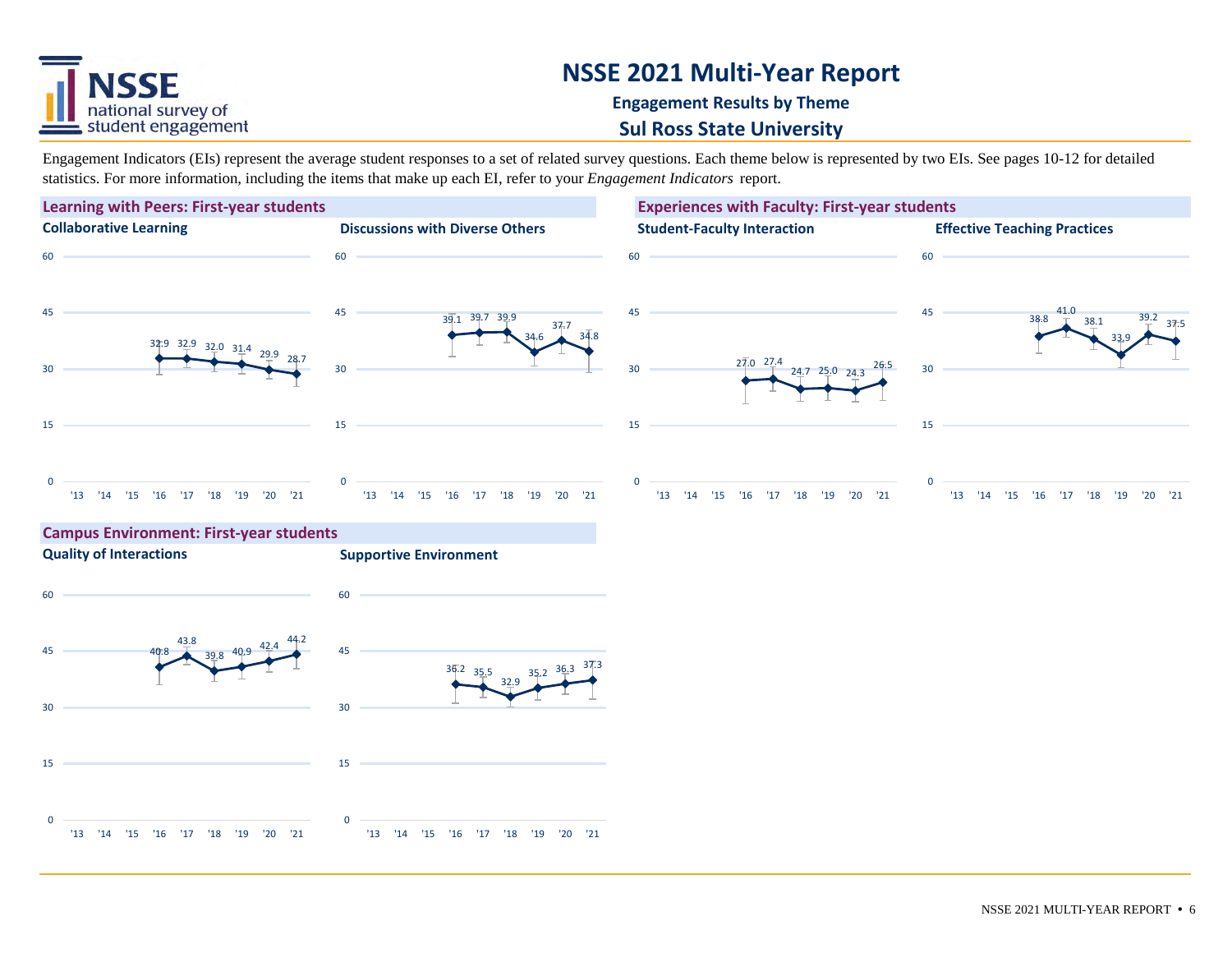

### **Engagement Results by Theme**

#### **Sul Ross State University**

Engagement Indicators (EIs) represent the average student responses to a set of related survey questions. Each theme below is represented by two EIs. See pages 10-12 for detailed statistics. For more information, including the items that make up each EI, refer to your *Engagement Indicators* report.

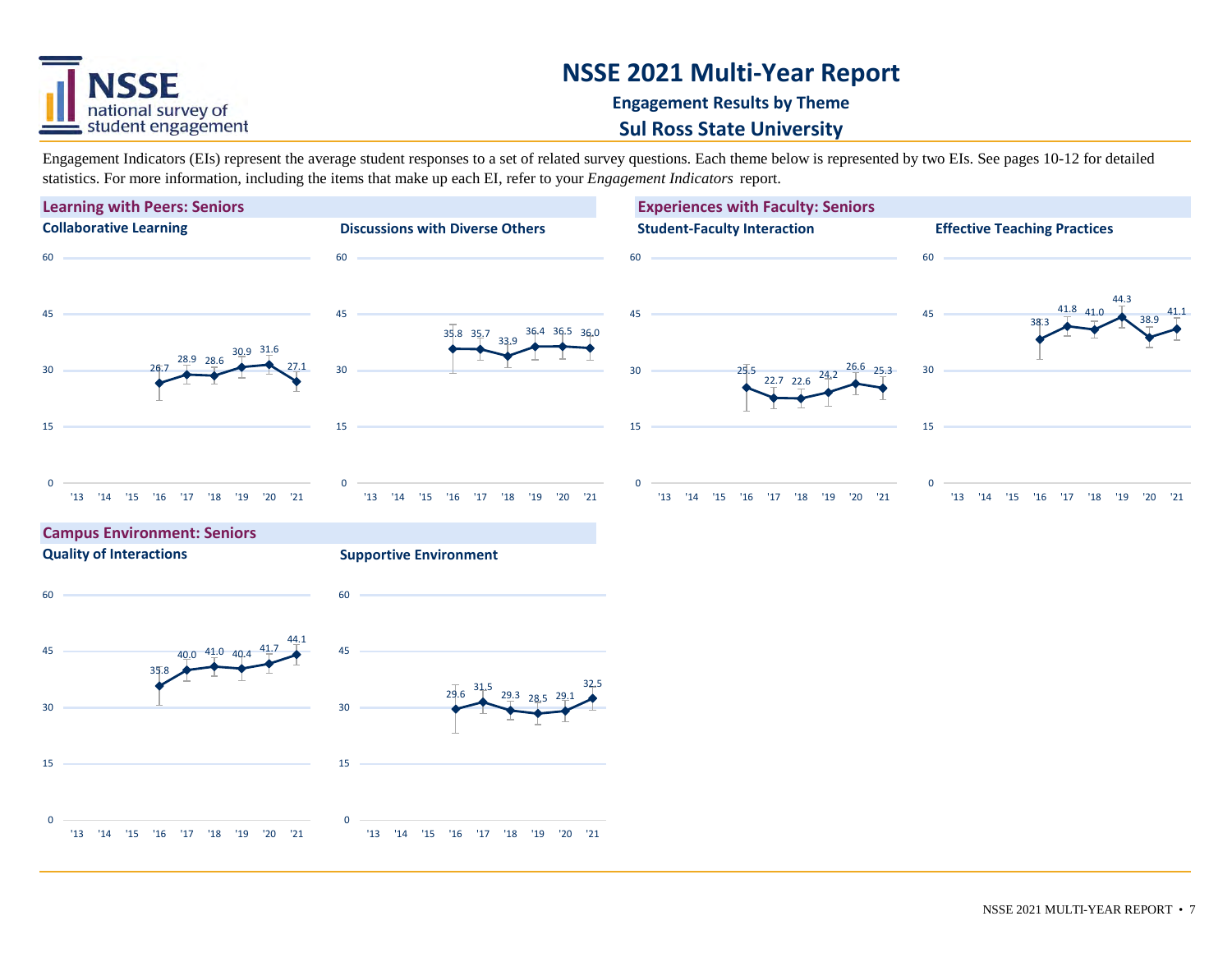

### **High‐Impact Practices Sul Ross State University**

Due to their positive associations with student learning and retention, special undergraduate opportunities are designated "high-impact." The figures below display first-year students' participation, or intent to participate, in High-Impact Practices (HIPs) by year. See page 13 for detailed statistics. For more information, refer to your *High-Impact Practices* report.

#### **High‐Impact Practices: First‐year students**



**Overall first‐year HIP participation**

first-year students who participated in at least one high-impact practice. The figure is limited to participation in service-learning, a learning community, and research with faculty.



NSSE founding director George Kuh recommends that institutions aspire for all students to participate in at least two HIPs over the course of their undergraduate experience one during the first year and one in the context of their major.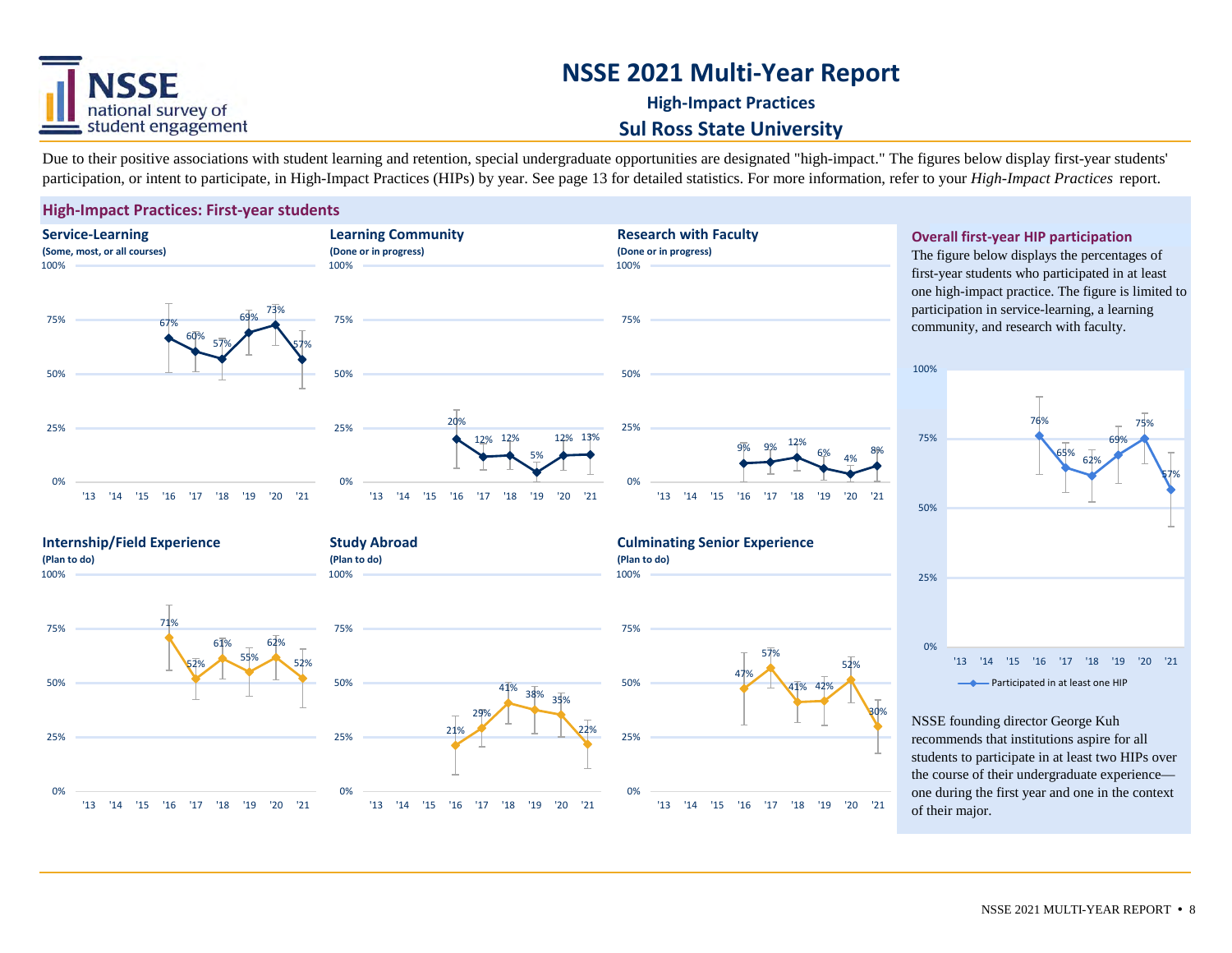

### **High‐Impact Practices Sul Ross State University**

Due to their positive associations with student learning and retention, special undergraduate opportunities are designated "high-impact." Participation in High-Impact Practices (HIPs) by year is displayed in the figures below. See page 13 for detailed statistics. For more information, refer to your *High-Impact Practices* report.

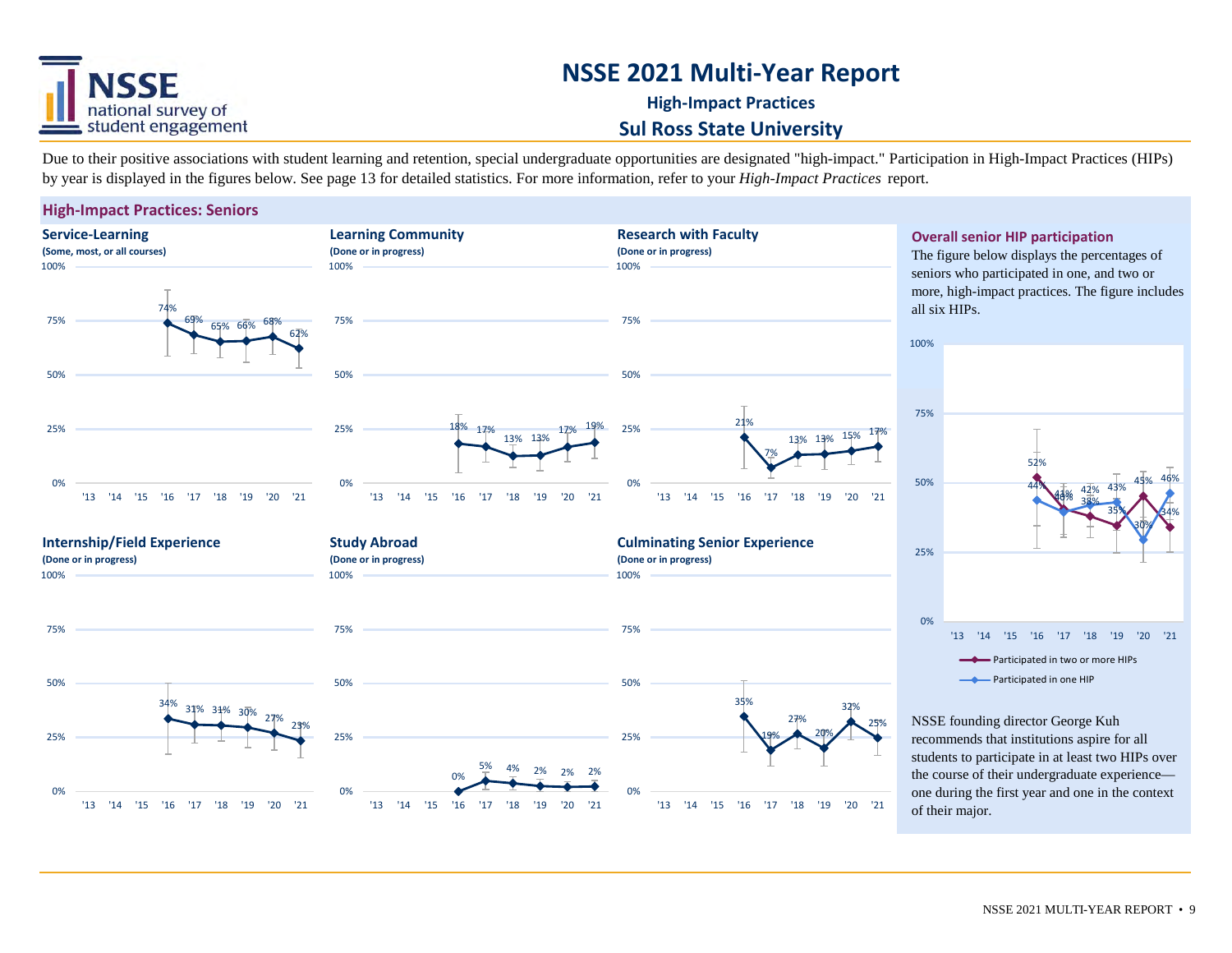

#### **Detailed Statistics: Engagement Indicators and Additional Items**

### **Sul Ross State University**

|                                       |                                  |    |     |              |              | <b>First-year students</b> |               |              |              |              |    |    |     | <b>Seniors</b> |              |               |              |              |              |
|---------------------------------------|----------------------------------|----|-----|--------------|--------------|----------------------------|---------------|--------------|--------------|--------------|----|----|-----|----------------|--------------|---------------|--------------|--------------|--------------|
|                                       |                                  | 13 | '14 | $15^{\circ}$ | '16          | 17                         | $^{\prime}18$ | '19          | '20          | '21          | 13 | 14 | '15 | '16            | '17          | $^{\prime}18$ | '19          | '20          | '21          |
| <b>Academic Challenge</b>             |                                  |    |     |              |              |                            |               |              |              |              |    |    |     |                |              |               |              |              |              |
| <b>Higher-Order</b>                   | Mean                             |    |     |              | 36.5         | 36.9                       | 36.2          | 35.6         | 35.8         | 35.3         |    |    |     | 34.5           | 40.3         | 39.1          | 42.5         | 37.6         | 39.9         |
| <b>Learning</b>                       | n                                |    |     |              | 33           | 109                        | 105           | 80           | 93           | 52           |    |    |     | 35             | 115          | 158           | 93           | 125          | 118          |
|                                       | SD                               |    |     |              | 11.9         | 14.4                       | 13.6          | 13.2         | 13.6         | 16.0         |    |    |     | 15.8           | 13.7         | 14.0          | 15.1         | 13.7         | 14.0         |
|                                       | SE                               |    |     |              | 2.08         | 1.38                       | 1.32          | 1.48         | 1.41         | 2.21         |    |    |     | 2.67           | 1.28         | 1.11          | 1.56         | 1.22         | 1.29         |
|                                       | CI upper bound                   |    |     |              | 40.6         | 39.6                       | 38.8          | 38.5         | 38.6         | 39.6         |    |    |     | 39.7           | 42.8         | 41.2          | 45.5         | 40.0         | 42.4         |
|                                       | CI lower bound                   |    |     |              | 32.4         | 34.2                       | 33.6          | 32.7         | 33.1         | 31.0         |    |    |     | 29.2           | 37.8         | 36.9          | 39.4         | 35.2         | 37.4         |
| <b>Reflective &amp;</b>               | Mean                             |    |     |              | 35.4         | 35.6                       | 34.0          | 33.8         | 33.8         | 32.8         |    |    |     | 38.8           | 36.2         | 36.6          | 39.0         | 37.1         | 38.5         |
| <b>Integrative</b>                    | n                                |    |     |              | 37           | 114                        | 111           | 83           | 97           | 58           |    |    |     | 35             | 120          | 167           | 97           | 128          | 120          |
| <b>Learning</b>                       | SD<br><b>SE</b>                  |    |     |              | 11.3         | 13.1                       | 12.1          | 11.6         | 12.3         | 15.6         |    |    |     | 11.8           | 11.7         | 11.6          | 12.8         | 13.8         | 11.1         |
|                                       |                                  |    |     |              | 1.86         | 1.23                       | 1.15<br>36.2  | 1.28         | 1.25         | 2.04         |    |    |     | 2.00           | 1.07         | .90           | 1.30         | 1.21         | 1.02         |
|                                       | CI upper bound<br>CI lower bound |    |     |              | 39.0<br>31.7 | 38.0<br>33.2               | 31.7          | 36.3<br>31.3 | 36.3<br>31.4 | 36.8<br>28.8 |    |    |     | 42.7<br>34.9   | 38.3<br>34.1 | 38.4<br>34.9  | 41.5<br>36.4 | 39.5<br>34.8 | 40.5<br>36.6 |
|                                       |                                  |    |     |              | 41.4         | 38.2                       | 36.6          | 38.0         | 37.5         | 36.7         |    |    |     | 36.2           | 41.8         | 41.4          | 41.6         | 40.6         | 41.5         |
| <b>Learning</b>                       | Mean<br>n                        |    |     |              | 34           | 106                        | 105           | 76           | 87           | 53           |    |    |     | 33             | 114          | 156           | 92           | 123          | 109          |
| <b>Strategies</b>                     | SD                               |    |     |              | 14.7         | 13.2                       | 14.7          | 13.1         | 14.1         | 15.0         |    |    |     | 16.4           | 12.6         | 13.6          | 13.0         | 14.8         | 13.8         |
|                                       | SE                               |    |     |              | 2.53         | 1.29                       | 1.43          | 1.50         | 1.50         | 2.05         |    |    |     | 2.86           | 1.18         | 1.09          | 1.35         | 1.34         | 1.32         |
|                                       | CI upper bound                   |    |     |              | 46.3         | 40.7                       | 39.4          | 40.9         | 40.4         | 40.8         |    |    |     | 41.8           | 44.2         | 43.5          | 44.2         | 43.2         | 44.1         |
|                                       | CI lower bound                   |    |     |              | 36.4         | 35.7                       | 33.8          | 35.0         | 34.5         | 32.7         |    |    |     | 30.6           | 39.5         | 39.3          | 38.9         | 38.0         | 38.9         |
| <b>Quantitative</b>                   | Mean                             |    |     |              | 34.9         | 27.1                       | 25.6          | 29.3         | 28.2         | 31.8         |    |    |     | 26.4           | 27.7         | 26.8          | 27.4         | 26.9         | 28.7         |
|                                       | n                                |    |     |              | 36           | 110                        | 104           | 76           | 90           | 53           |    |    |     | 35             | 117          | 158           | 93           | 123          | 108          |
| <b>Reasoning</b>                      | SD                               |    |     |              | 14.2         | 14.9                       | 15.8          | 15.9         | 15.6         | 17.2         |    |    |     | 18.4           | 15.9         | 16.3          | 16.8         | 18.0         | 17.7         |
|                                       | SE                               |    |     |              | 2.37         | 1.42                       | 1.55          | 1.83         | 1.65         | 2.37         |    |    |     | 3.11           | 1.47         | 1.30          | 1.74         | 1.62         | 1.71         |
|                                       | CI upper bound                   |    |     |              | 39.5         | 29.9                       | 28.6          | 32.9         | 31.4         | 36.4         |    |    |     | 32.5           | 30.6         | 29.4          | 30.8         | 30.1         | 32.0         |
|                                       | CI lower bound                   |    |     |              | 30.2         | 24.3                       | 22.6          | 25.7         | 25.0         | 27.2         |    |    |     | 20.3           | 24.8         | 24.3          | 24.0         | 23.7         | 25.3         |
| Academic Challenge (additional items) |                                  |    |     |              |              |                            |               |              |              |              |    |    |     |                |              |               |              |              |              |
| <b>Preparing for Class</b>            | Mean                             |    |     |              | 10.7         | 12.1                       | 11.4          | 11.6         | 11.9         | 12.0         |    |    |     | 13.5           | 14.3         | 13.9          | 12.4         | 12.9         | 14.4         |
| (hours/week)                          | n                                |    |     |              | 34           | 107                        | 102           | 77           | 87           | 49           |    |    |     | 33             | 110          | 154           | 90           | 119          | 109          |
|                                       | SD                               |    |     |              | 7.5          | 8.3                        | 8.6           | 8.7          | 9.2          | 8.3          |    |    |     | 10.7           | 9.2          | 9.1           | 9.3          | 8.4          | 9.3          |
|                                       | <b>SE</b>                        |    |     |              | 1.29         | .80                        | .85           | 1.00         | .98          | 1.19         |    |    |     | 1.86           | .88          | .74           | .98          | .77          | .89          |
|                                       | CI upper bound                   |    |     |              | 13.2         | 13.7                       | 13.0          | 13.6         | 13.9         | 14.3         |    |    |     | 17.1           | 16.0         | 15.4          | 14.3         | 14.4         | 16.1         |
|                                       | CI lower bound                   |    |     |              | 8.2          | 10.5                       | 9.7           | 9.7          | 10.0         | 9.6          |    |    |     | 9.8            | 12.6         | 12.5          | 10.4         | 11.4         | 12.7         |
| <b>Course Reading</b>                 | Mean                             |    |     |              | 3.9          | 6.1                        | 4.6           | 4.5          | 5.1          | $5.0$        |    |    |     | 7.4            | 8.7          | 8.3           | 7.1          | 7.5          | 7.9          |
| Est. hrs per week calculated          | n                                |    |     |              | 33           | 107                        | 102           | 77           | 86           | 49           |    |    |     | 33             | 110          | 154           | 90           | 118          | 108          |
| from two items.                       | SD                               |    |     |              | 3.1          | 7.0                        | 5.0           | 4.6          | 6.4          | 5.6          |    |    |     | 8.8            | 7.2          | 7.4           | 7.0          | 6.8          | 7.1          |
|                                       | SE                               |    |     |              | .55          | .68                        | .50           | .53          | .69          | .80          |    |    |     | 1.53           | .69          | .60           | .74          | .63          | .68          |
|                                       | CI upper bound                   |    |     |              | 5.0          | 7.4                        | 5.6           | 5.6          | 6.5          | 6.5          |    |    |     | 10.4           | 10.0         | 9.4           | 8.5          | 8.7          | 9.2          |
|                                       | CI lower bound                   |    |     |              | 2.8          | 4.7                        | 3.7           | 3.5          | 3.8          | 3.4          |    |    |     | 4.4            | 7.3          | 7.1           | 5.7          | 6.2          | 6.5          |

Notes: n = Number of respondents; SD = Standard deviation; SE = Standard error of the mean; upper and lower bounds represent the 95% confidence interval (mean +/- 1.96 \* SE).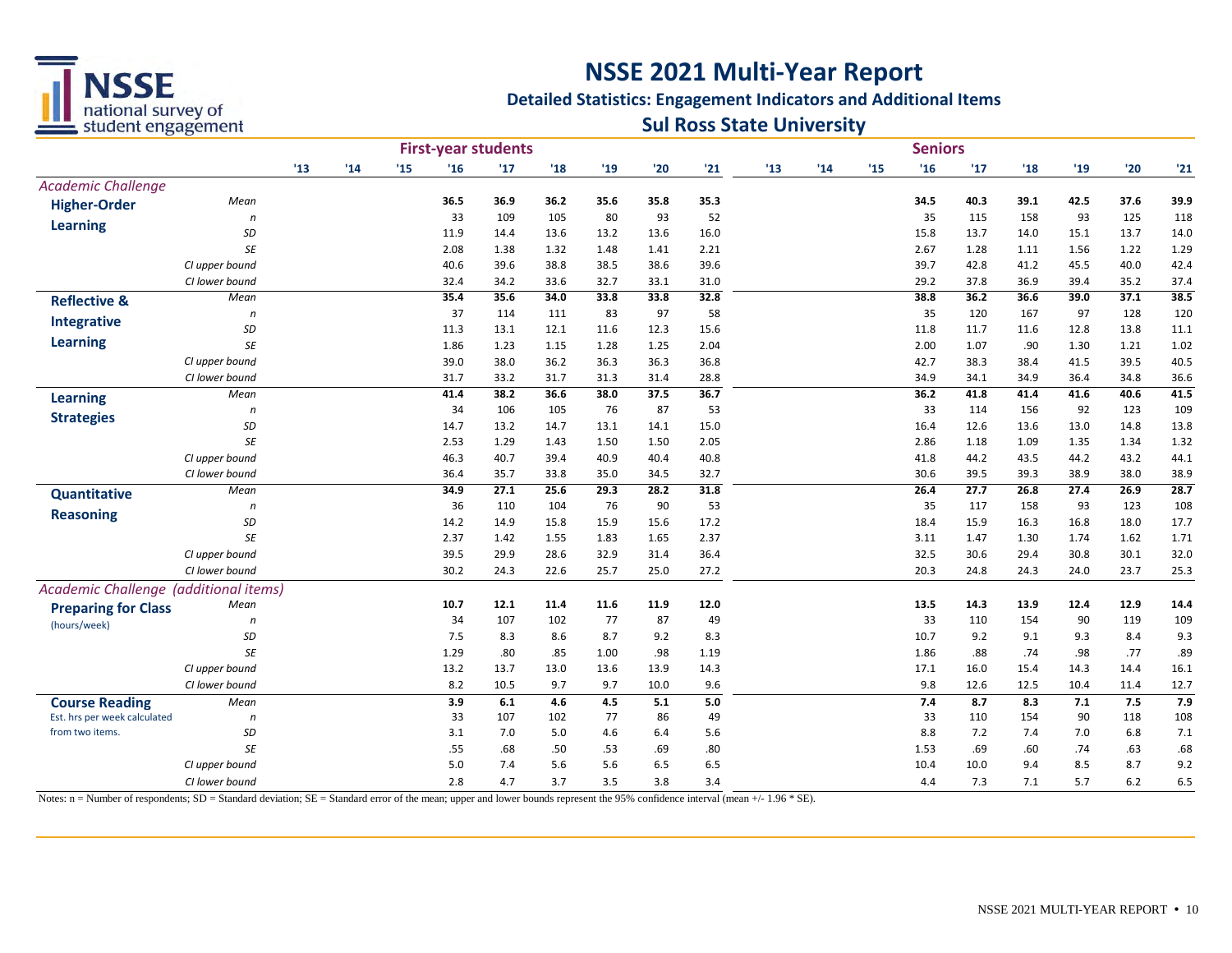

#### **Detailed Statistics: Engagement Indicators and Additional Items**

### **Sul Ross State University**

|                                                  |                |    |     |     |       | <b>First-year students</b> |      |      | <b>Seniors</b> |       |     |     |     |      |      |      |       |       |       |
|--------------------------------------------------|----------------|----|-----|-----|-------|----------------------------|------|------|----------------|-------|-----|-----|-----|------|------|------|-------|-------|-------|
|                                                  |                | 13 | '14 | '15 | '16   | 17                         | '18  | '19  | '20            | '21   | '13 | '14 | '15 | '16  | 17   | '18  | '19   | '20   | '21   |
| Academic Challenge (additional items, continued) |                |    |     |     |       |                            |      |      |                |       |     |     |     |      |      |      |       |       |       |
| <b>Assigned Writing</b>                          | Mean           |    |     |     | 41.8  | 58.0                       | 41.6 | 55.8 | 53.1           | 68.1  |     |     |     | 41.9 | 72.4 | 57.5 | 69.6  | 65.5  | 94.1  |
| Estimated number of pages                        | n              |    |     |     | 34    | 108                        | 107  | 80   | 89             | 53    |     |     |     | 28   | 112  | 156  | 92    | 120   | 109   |
| calculated from three                            | SD             |    |     |     | 61.9  | 87.7                       | 57.4 | 81.9 | 72.0           | 117.7 |     |     |     | 47.0 | 97.4 | 81.0 | 118.1 | 101.0 | 132.0 |
| survey questions.                                | <b>SE</b>      |    |     |     | 10.69 | 8.46                       | 5.56 | 9.13 | 7.64           | 16.11 |     |     |     | 8.90 | 9.19 | 6.48 | 12.34 | 9.22  | 12.64 |
|                                                  | CI upper bound |    |     |     | 62.8  | 74.6                       | 52.5 | 73.7 | 68.1           | 99.6  |     |     |     | 59.3 | 90.4 | 70.2 | 93.7  | 83.6  | 118.8 |
|                                                  | CI lower bound |    |     |     | 20.9  | 41.4                       | 30.7 | 37.9 | 38.1           | 36.5  |     |     |     | 24.4 | 54.3 | 44.8 | 45.4  | 47.5  | 69.3  |
| <b>Course Challenge</b>                          | Mean           |    |     |     | 5.0   | 5.7                        | 5.2  | 5.5  | 5.5            | 5.4   |     |     |     | 5.1  | 5.9  | 5.8  | 5.8   | 5.7   | 5.7   |
| <b>Extent to which courses</b>                   | n              |    |     |     | 36    | 109                        | 106  | 77   | 87             | 53    |     |     |     | 33   | 114  | 158  | 92    | 122   | 110   |
| challenged students to do                        | SD             |    |     |     | 1.3   | 1.2                        | 1.5  | 1.3  | 1.1            | 1.5   |     |     |     | 1.6  | 1.2  | 1.3  | 1.3   | 1.3   | 1.4   |
| best work (1="Not at all"                        | <b>SE</b>      |    |     |     | .21   | .12                        | .15  | .15  | .12            | .20   |     |     |     | .27  | .12  | .10  | .13   | .12   | .14   |
| to 7="Very much")                                | CI upper bound |    |     |     | 5.4   | 5.9                        | 5.5  | 5.7  | 5.7            | 5.8   |     |     |     | 5.6  | 6.1  | 6.0  | 6.1   | 5.9   | 6.0   |
|                                                  | CI lower bound |    |     |     | 4.6   | 5.4                        | 4.9  | 5.2  | 5.2            | 5.0   |     |     |     | 4.6  | 5.6  | 5.6  | 5.6   | 5.5   | 5.5   |
| <b>Academic</b>                                  | Mean           |    |     |     | 2.8   | 2.9                        | 2.8  | 2.8  | 2.9            | 3.0   |     |     |     | 3.0  | 3.0  | 3.0  | 3.0   | 2.9   | 3.0   |
| <b>Emphasis</b>                                  | n              |    |     |     | 34    | 107                        | 105  | 77   | 87             | 52    |     |     |     | 32   | 111  | 155  | 91    | 119   | 110   |
| Perceived institutional                          | SD             |    |     |     | 0.7   | 0.8                        | 0.8  | 0.9  | 0.7            | 0.8   |     |     |     | 0.9  | 0.8  | 0.8  | 0.8   | 0.8   | 0.9   |
| emphasis on spending                             | <b>SE</b>      |    |     |     | .13   | .08                        | .08  | .10  | .08            | .11   |     |     |     | .15  | .07  | .06  | .08   | .08   | .08   |
| significant time studying                        | CI upper bound |    |     |     | 3.1   | 3.0                        | 2.9  | 3.0  | 3.1            | 3.3   |     |     |     | 3.3  | 3.1  | 3.1  | 3.2   | 3.1   | 3.2   |
| and on academic work $(1 =$                      | CI lower bound |    |     |     | 2.6   | 2.7                        | 2.6  | 2.6  | 2.8            | 2.8   |     |     |     | 2.7  | 2.8  | 2.9  | 2.8   | 2.8   | 2.8   |
| Learning with Peers                              |                |    |     |     |       |                            |      |      |                |       |     |     |     |      |      |      |       |       |       |
| <b>Collaborative</b>                             | Mean           |    |     |     | 32.9  | 32.9                       | 32.0 | 31.4 | 29.9           | 28.7  |     |     |     | 26.7 | 28.9 | 28.6 | 30.9  | 31.6  | 27.1  |
| <b>Learning</b>                                  | n              |    |     |     | 41    | 116                        | 114  | 85   | 105            | 62    |     |     |     | 34   | 123  | 168  | 96    | 133   | 123   |
|                                                  | SD             |    |     |     | 14.4  | 13.2                       | 14.4 | 12.2 | 12.5           | 13.6  |     |     |     | 13.9 | 13.9 | 14.9 | 14.3  | 14.7  | 14.9  |
|                                                  | <b>SE</b>      |    |     |     | 2.25  | 1.23                       | 1.35 | 1.32 | 1.22           | 1.72  |     |     |     | 2.37 | 1.25 | 1.15 | 1.46  | 1.27  | 1.34  |
|                                                  | CI upper bound |    |     |     | 37.3  | 35.3                       | 34.6 | 34.0 | 32.3           | 32.1  |     |     |     | 31.3 | 31.4 | 30.9 | 33.8  | 34.1  | 29.7  |
|                                                  | CI lower bound |    |     |     | 28.5  | 30.5                       | 29.3 | 28.8 | 27.5           | 25.4  |     |     |     | 22.0 | 26.5 | 26.4 | 28.0  | 29.1  | 24.5  |
| <b>Discussions with</b>                          | Mean           |    |     |     | 39.1  | 39.7                       | 39.9 | 34.6 | 37.7           | 34.8  |     |     |     | 35.8 | 35.7 | 33.9 | 36.4  | 36.5  | 36.0  |
| <b>Diverse Others</b>                            | n              |    |     |     | 36    | 108                        | 104  | 78   | 87             | 53    |     |     |     | 34   | 112  | 156  | 90    | 120   | 107   |
|                                                  | SD             |    |     |     | 17.3  | 17.5                       | 14.6 | 16.7 | 16.9           | 21.1  |     |     |     | 19.1 | 16.1 | 19.5 | 17.3  | 18.5  | 17.1  |
|                                                  | <b>SE</b>      |    |     |     | 2.90  | 1.69                       | 1.43 | 1.89 | 1.82           | 2.89  |     |     |     | 3.30 | 1.52 | 1.56 | 1.83  | 1.69  | 1.66  |
|                                                  | CI upper bound |    |     |     | 44.8  | 43.0                       | 42.7 | 38.3 | 41.3           | 40.5  |     |     |     | 42.3 | 38.7 | 36.9 | 40.0  | 39.8  | 39.2  |
|                                                  | CI lower bound |    |     |     | 33.4  | 36.4                       | 37.1 | 30.9 | 34.1           | 29.1  |     |     |     | 29.3 | 32.7 | 30.8 | 32.8  | 33.2  | 32.8  |

Notes: n = Number of respondents; SD = Standard deviation; SE = Standard error of the mean; upper and lower bounds represent the 95% confidence interval (mean +/- 1.96 \* SE).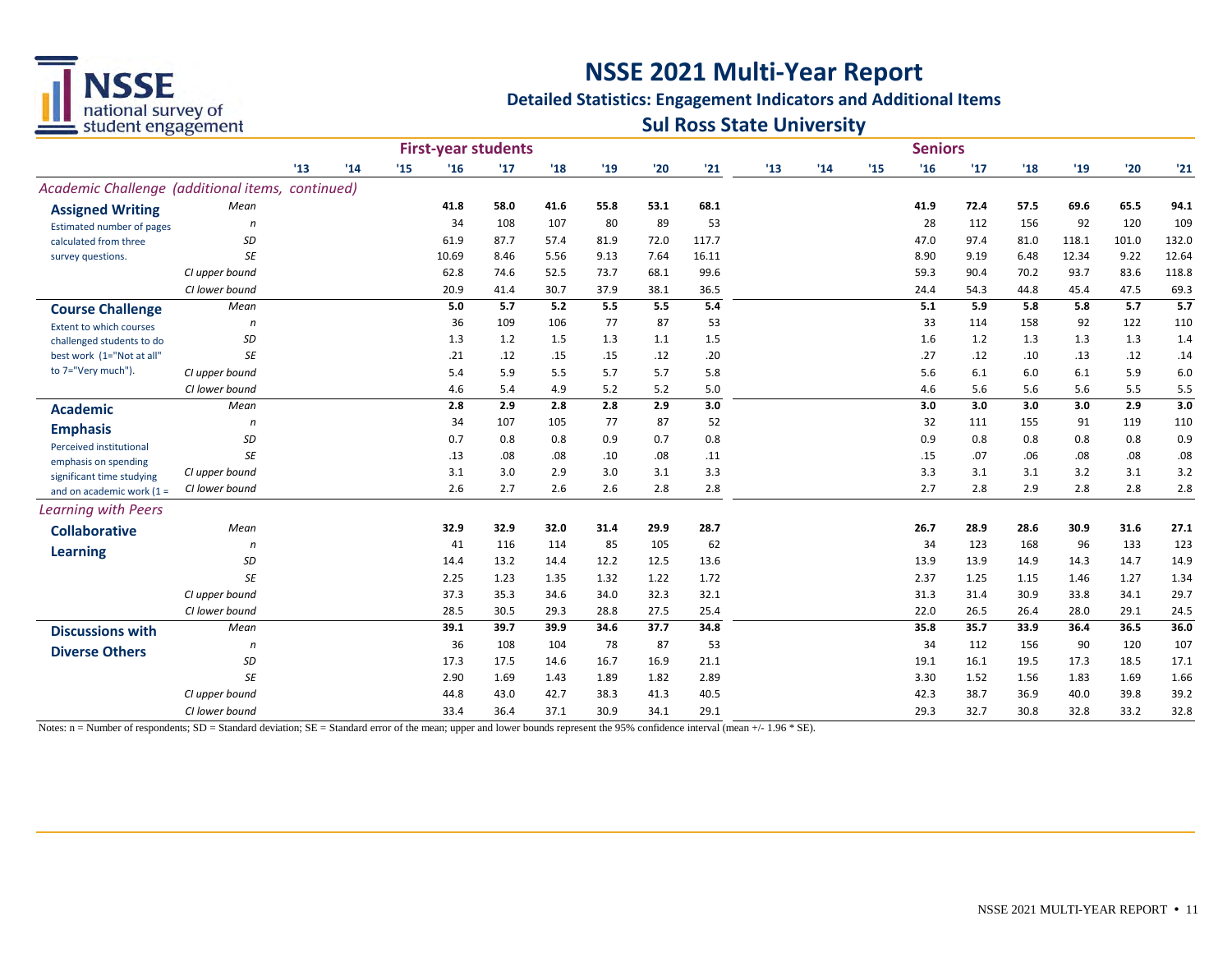

#### **Detailed Statistics: Engagement Indicators and Additional Items**

### **Sul Ross State University**

|                                 |                |    |     |    | <b>First-year students</b> |      |      |      |      | <b>Seniors</b> |    |     |     |      |      |      |      |      |      |
|---------------------------------|----------------|----|-----|----|----------------------------|------|------|------|------|----------------|----|-----|-----|------|------|------|------|------|------|
|                                 |                | 13 | '14 | 15 | '16                        | '17  | '18  | '19  | '20  | '21            | 13 | '14 | 115 | '16  | 17   | '18  | '19  | '20  | '21  |
| <b>Experiences with Faculty</b> |                |    |     |    |                            |      |      |      |      |                |    |     |     |      |      |      |      |      |      |
| <b>Student-Faculty</b>          | Mean           |    |     |    | 27.0                       | 27.4 | 24.7 | 25.0 | 24.3 | 26.5           |    |     |     | 25.5 | 22.7 | 22.6 | 24.2 | 26.6 | 25.3 |
| <b>Interaction</b>              | n              |    |     |    | 33                         | 111  | 107  | 79   | 96   | 56             |    |     |     | 35   | 116  | 166  | 94   | 124  | 121  |
|                                 | SD             |    |     |    | 17.8                       | 17.2 | 17.4 | 15.2 | 14.6 | 18.3           |    |     |     | 18.8 | 15.8 | 16.7 | 18.1 | 16.5 | 17.2 |
|                                 | SE             |    |     |    | 3.12                       | 1.63 | 1.68 | 1.71 | 1.49 | 2.44           |    |     |     | 3.18 | 1.46 | 1.30 | 1.87 | 1.48 | 1.57 |
|                                 | CI upper bound |    |     |    | 33.1                       | 30.6 | 28.0 | 28.3 | 27.2 | 31.3           |    |     |     | 31.7 | 25.6 | 25.1 | 27.9 | 29.5 | 28.4 |
|                                 | CI lower bound |    |     |    | 20.9                       | 24.2 | 21.4 | 21.6 | 21.4 | 21.7           |    |     |     | 19.3 | 19.8 | 20.0 | 20.6 | 23.7 | 22.3 |
| <b>Effective Teaching</b>       | Mean           |    |     |    | 38.8                       | 41.0 | 38.1 | 33.9 | 39.2 | 37.5           |    |     |     | 38.3 | 41.8 | 41.0 | 44.3 | 38.9 | 41.1 |
| <b>Practices</b>                | n              |    |     |    | 36                         | 110  | 107  | 82   | 92   | 54             |    |     |     | 35   | 119  | 162  | 96   | 125  | 117  |
|                                 | <b>SD</b>      |    |     |    | 13.8                       | 13.4 | 14.7 | 16.0 | 13.5 | 18.5           |    |     |     | 16.1 | 14.4 | 14.6 | 14.7 | 15.6 | 16.3 |
|                                 | SE             |    |     |    | 2.32                       | 1.27 | 1.43 | 1.76 | 1.40 | 2.52           |    |     |     | 2.72 | 1.32 | 1.15 | 1.50 | 1.40 | 1.51 |
|                                 | CI upper bound |    |     |    | 43.4                       | 43.5 | 40.9 | 37.3 | 42.0 | 42.4           |    |     |     | 43.7 | 44.4 | 43.2 | 47.3 | 41.6 | 44.1 |
|                                 | CI lower bound |    |     |    | 34.3                       | 38.5 | 35.3 | 30.4 | 36.5 | 32.6           |    |     |     | 33.0 | 39.2 | 38.7 | 41.4 | 36.1 | 38.2 |
| <b>Campus Environment</b>       |                |    |     |    |                            |      |      |      |      |                |    |     |     |      |      |      |      |      |      |
| <b>Quality of</b>               | Mean           |    |     |    | 40.8                       | 43.8 | 39.8 | 40.9 | 42.4 | 44.2           |    |     |     | 35.8 | 40.0 | 41.0 | 40.4 | 41.7 | 44.1 |
| <b>Interactions</b>             | n              |    |     |    | 35                         | 100  | 100  | 71   | 86   | 52             |    |     |     | 29   | 108  | 150  | 90   | 115  | 101  |
|                                 | SD             |    |     |    | 13.9                       | 11.9 | 14.3 | 13.6 | 13.5 | 13.9           |    |     |     | 14.3 | 15.3 | 15.6 | 15.3 | 14.2 | 14.2 |
|                                 | SE             |    |     |    | 2.37                       | 1.19 | 1.43 | 1.62 | 1.46 | 1.94           |    |     |     | 2.65 | 1.47 | 1.27 | 1.62 | 1.32 | 1.42 |
|                                 | CI upper bound |    |     |    | 45.4                       | 46.1 | 42.6 | 44.1 | 45.2 | 48.0           |    |     |     | 41.0 | 42.9 | 43.5 | 43.6 | 44.3 | 46.9 |
|                                 | CI lower bound |    |     |    | 36.2                       | 41.4 | 37.0 | 37.7 | 39.5 | 40.4           |    |     |     | 30.6 | 37.2 | 38.5 | 37.2 | 39.2 | 41.4 |
| <b>Supportive</b>               | Mean           |    |     |    | 36.2                       | 35.5 | 32.9 | 35.2 | 36.3 | 37.3           |    |     |     | 29.6 | 31.5 | 29.3 | 28.5 | 29.1 | 32.5 |
| <b>Environment</b>              | n              |    |     |    | 34                         | 107  | 102  | 77   | 87   | 51             |    |     |     | 33   | 110  | 154  | 90   | 119  | 107  |
|                                 | SD             |    |     |    | 15.1                       | 14.3 | 13.5 | 14.0 | 13.1 | 18.3           |    |     |     | 18.9 | 16.4 | 15.5 | 14.4 | 15.7 | 16.6 |
|                                 | SE             |    |     |    | 2.59                       | 1.39 | 1.34 | 1.59 | 1.40 | 2.56           |    |     |     | 3.30 | 1.57 | 1.25 | 1.51 | 1.43 | 1.60 |
|                                 | CI upper bound |    |     |    | 41.3                       | 38.2 | 35.5 | 38.3 | 39.1 | 42.4           |    |     |     | 36.1 | 34.6 | 31.7 | 31.4 | 31.9 | 35.6 |
|                                 | CI lower bound |    |     |    | 31.2                       | 32.8 | 30.3 | 32.1 | 33.6 | 32.3           |    |     |     | 23.2 | 28.4 | 26.8 | 25.5 | 26.3 | 29.4 |

Notes: n = Number of respondents; SD = Standard deviation; SE = Standard error of the mean; upper and lower bounds represent the 95% confidence interval (mean +/- 1.96 \* SE).